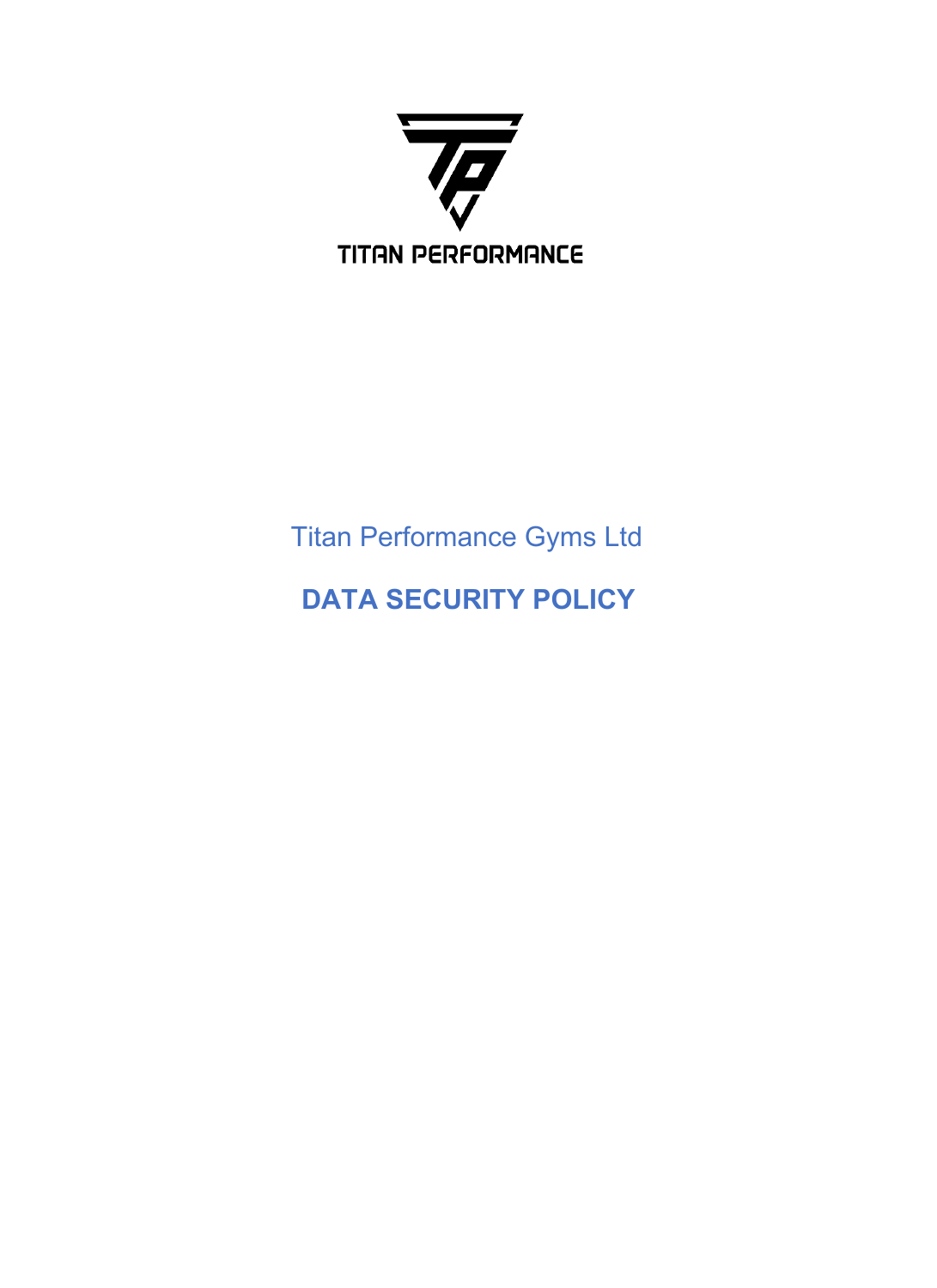### **Titan Performance Gyms Ltd DATA SECURITY POLICY**

Titan Performance Gyms Ltd is committed to respecting and securing the privacy of all our members, coaches, self employed trainers using the site and it's visitors. At times Titan Performance holds a large amount of valuable user data which could be a target for any cyber attacker looking for data to sell, make fraudulent purchases or to breach other accounts.

#### **1. Statement of Intent**

Titan Performance Gyms Ltd will:

- ensure all that require it receive appropriate training in the protection of sensitive data;
- review handling procedures for sensitive information and place security as a standing item on Management meeting agenda to ensure these procedures are incorporated into day to day practice.
- Hold this security policy document somewhere accessible for all to read.

#### **2. System Password security**

All users of our internet and management systems are responsible for taking the appropriate steps, to select and secure their passwords.

#### **3. Anti-virus policy**

- All machines must be configured to run the latest anti-virus software. The antivirus should have periodic scanning enabled for all the systems.
- The antivirus software in use should be cable of detecting all known types of malicious software (viruses, Trojans, adware, spyware, worms and rootkits)
- All removable media (for example USB drives and others) should be scanned for viruses before being used.
- All the logs generated from the antivirus solutions have to be retained at a minimum requirement of 3 months online (for PCIDSS requirements) and 1 year offline.
- End users must not be able to modify and any settings or alter the antivirus software.
- E-mail with attachments coming from suspicious or unknown sources should not be opened. All such e-mails and their attachments should be deleted from the mail system as well as from the trash bin. Never forward any e-mail if you suspect it contains viruses.